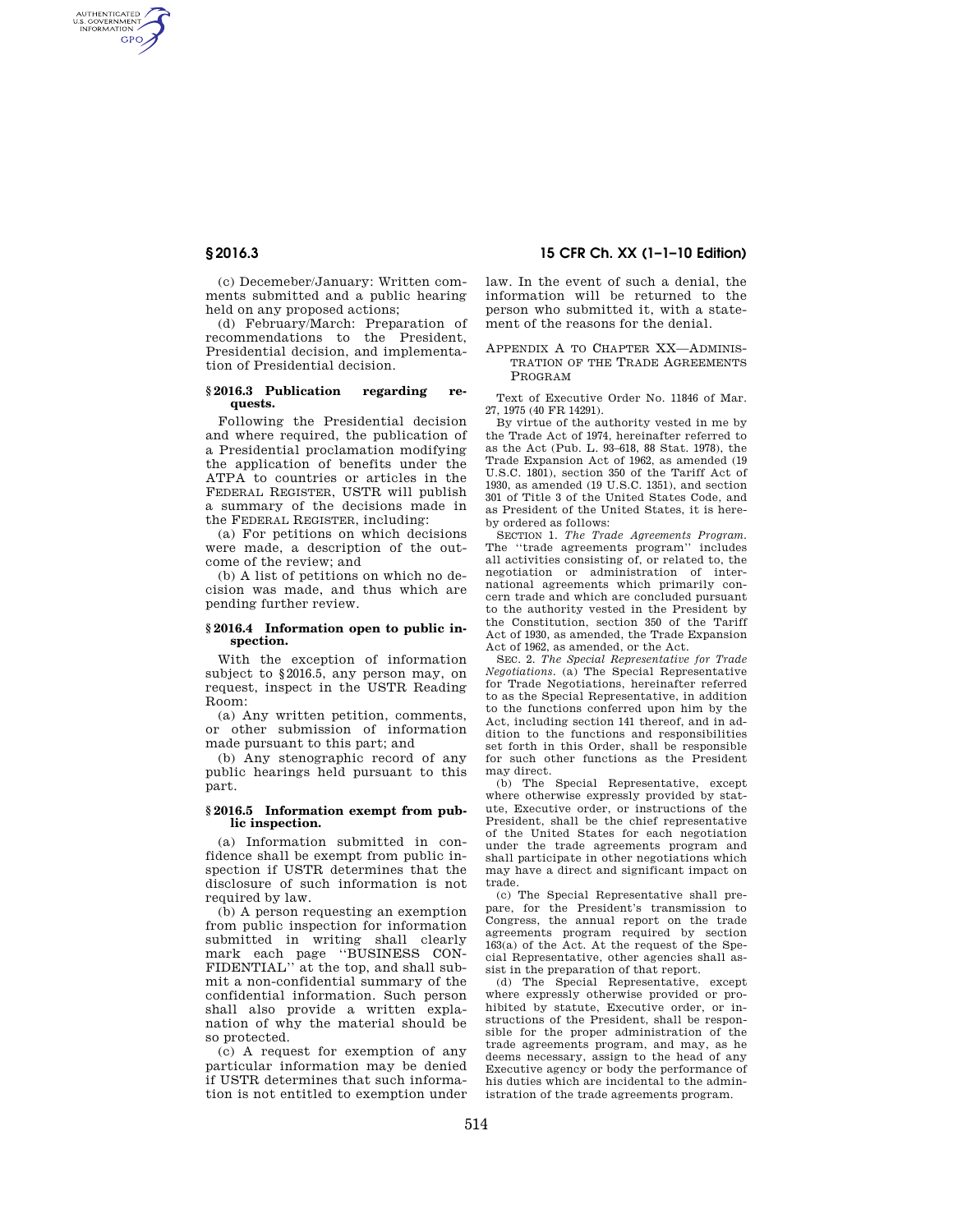## **Office of the United States Trade Representative Ch. XX, App. A**

(e) The Special Representative shall consult with the Trade Policy Committee in connection with the performance of his functions, including those established or delegated by this Order, and shall, as appropriate, consult with other Federal agencies or bodies. With respect to the performance of his functions under Title IV of the Act, including those established or delegated by this Order, the Special Representative shall also consult with the East-West Foreign Trade Board.

(f) The Special Representative shall be responsible for the preparation and submission of any Proclamation which relates wholly or primarily to the trade agreements program. Any such Proclamation shall be subject to all the provisions of Executive Order 11030, as amended, except that such Proclamation need not be submitted to the Director of the Office of Management and Budget.

(g) The Secretary of State shall advise the Special Representative, and the Committee, on the foreign policy implications of any action under the trade agreements program. The Special Representative shall invite appropriate departments to participate in trade negotiations of particular interest to such departments, and the Department of State shall participate in trade negotiations which have a direct and significant impact on foreign policy.

SEC. 3. *The Trade Policy Committee.* (a) As provided by section 242 of the Trade Expansion Act of 1962 (19 U.S.C. 1872), as amended by section 602(b) of the Act, there is established the Trade Policy Committee hereinafter referred to as the Committee. The Committee shall be composed of:

(1) The Special Representative, who shall be Chairman.

(2) The Secretary of State.

(3) The Secretary of the Treasury.

(4) The Secretary of Defense.

(5) The Attorney General.

(6) The Secretary of the Interior.

(7) The Secretary of Agriculture.

(8) The Secretary of Commerce.

(9) The Secretary of Labor.

(10) The Assistant to the President for Economic Affairs.

(11) The Executive Director of the Council on International Economic Policy. Each member of the Committee may designate an officer of his agency, whose status is not below that of an Assistant Secretary, to serve in his stead, when he is unable to attend any meetings of the Committee. The Chairman, as he deems appropriate, may invite representatives from other agencies to attend the meetings of the Committee.

(b) The Committee shall have the functions conferred by the Trade Expansion Act of 1962, as amended, upon the inter-agency organization referred to in section 242 thereof, as amended, the functions delegated to it by the provisions of this Order, and such other functions as the President may from time to time direct. Recommendations and advice of the Committee shall be submitted to the President by the Chairman.

(c) The recommendations made by the Committee under section 242(b)(1) of the Trade Expansion Act of 1962, as amended, with respect to basic policy issues arising in the administration of the trade agreements program, as approved or modified by the President, shall guide the administration of the trade agreements program. The Special Representative or any other officer who is chief representative of the United States in a negotiation in connection with the trade agreements program shall keep the Committee informed with respect to the status and conduct of negotiations and shall consult with the Committee regarding the basic policy issues arising in the course of negotiations.

(d) Before making recommendations to the President under section 242(b)(2) of the Trade Expansion Act of 1962, as amended, the Committee shall, through the Special Representative, request the advice of the Adjustment Assistance Coordinating Committee, established by section 281 of the Act.

(e) The Committee shall advise the President as to what action, if any, he should take under section 337(g) of the Tariff Act of 1930, as amended by section 341 of the Act, relating to unfair practices in import trade.

(f) The Trade Expansion Act Advisory Committee established by Section 4 of Executive Order 11075 of January 15, 1963, is abolished and all of its records are transferred to the Trade Policy Committee.

SEC. 4. *Trade Negotiations Under Title I of the Act.* (a) The functions of the President under section 102 of the Act concerning notice to, and consultation with, Congress, in connection with agreements on nontariff barriers to, and other distortions of, trade, are hereby delegated to the Special Representative.

(b) The Special Representative, after consultation with the Committee, shall prepare, for the President's transmission to Congress, all proposed legislation and other documents necessary or appropriate for the implementation of, or otherwise required in connection with, trade agreements; provided, however, that where implementation of an agreement on nontariff barriers to, and other distortions of, trade requires a change in a domestic law, the department or agency having the primary interest in the administration of such domestic law shall prepare and transmit to the Special Representative the proposed legislation necessary or appropriate for such implementation.

(c) The functions of the President under section 131(c) of the Act with respect to advice of the International Trade Commission and under section 132 of the Act with respect to advice of the departments of the Federal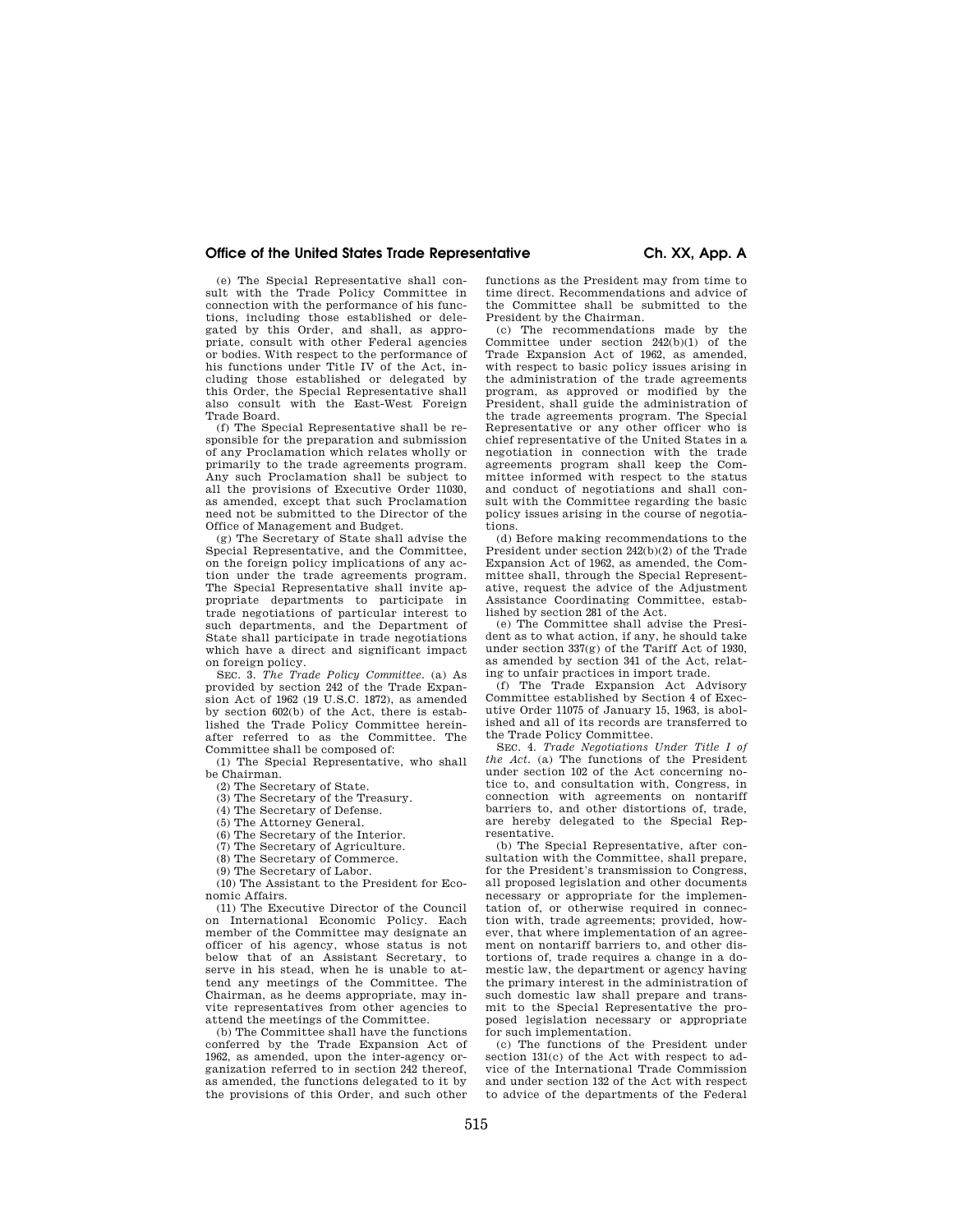Government and other sources, are delegated to the Special Representative. The functions of the President under section 133 of the Act with respect to public hearings in connection with certain trade negotiations are delegated to the Special Representative, who shall designate an interagency committee to hold and conduct any such hearings.

(d) The functions of the President under section 135 of the Act with respect to advisory committees and, notwithstanding the provisions of any other Executive order, the functions of the President under the Federal Advisory Committee Act (86 Stat. 770, 5 U.S.C. App. I), except that of reporting annually to Congress, which are applicable to advisory committees under the Act are delegated to the Special Representative. In establishing and organizing general policy advisory committees or sector advisory committees under section 135(c) of the Act, the Special Representative shall act through the Secretaries of Commerce, Labor and Agriculture, as appropriate.

(e) The functions of the President with respect to determining ad valorem amounts and equivalents pursuant to sections 601 (3) and (4) of the Act are hereby delegated to the Special Representative. The International Trade Commission is requested to advise the Special Representative with respect to determining such ad valorem amounts and equivalents. The Special Representative shall seek the advice of the Commission and consult with the Committee with respect to the determination of such ad valorem amounts and equivalents.

(f) Advice of the International Trade Commission under section 131 of the Act, and other advice or reports by the International Trade Commission to the President or the Special Representative, the release or disclosure of which is not specifically authorized or required by law, shall not be released or disclosed in any manner or to any extent not specifically authorized by the President or by the Special Representative.

SEC. 5. *Import Relief and Market Disruption.*  (a) The Special Representative is authorized to request from the International Trade Commission the information specified in sections  $202(d)$  and  $203(i)$  (1) and (2) of the Act.

(b) The Secretary of the Treasury, in consultation with the Secretary of Commerce or the Secretary of Agriculture, as appropriate, is authorized to issue, under section 203(g) of the Act, regulations governing the administration of any quantitative restrictions proclaimed in order to provide import relief and is authorized to issue, under section  $203(g)$  of the Act or 352(b) of the Trade Expansion Act of 1962, regulations governing the entry, or withdrawal from warehouses for consumption, of articles pursuant to any orderly marketing agreement.

(c) The Secretary of Commerce shall exercise primary responsibility for monitoring

# **Ch. XX, App. A 15 CFR Ch. XX (1–1–10 Edition)**

imports under any orderly marketing agreement.

SEC. 6. *Unfair Trade Practices.* (a) The Special Representative, acting through an interagency committee which he shall designate for such purpose, shall provide the opportunity for the presentation of views, under sections  $301(d)(1)$  and  $301(e)(1)$  of the Act, with respect to unfair or unreasonable foreign trade practices and with respect to the United States response thereto.

(b) The Special Representative shall provide for appropriate public hearings under section  $301(e)(2)$  of the Act; and, shall issue regulations concerning the filing of requests for, and the conduct of, such hearings.

(c) The Special Representative is authorized to request, pursuant to section 301(e)(3) of the Act, from the International Trade Commission, its views as to the probable impact on the economy of the United States of any action under section 301(a) of the Act.

SEC. 7. *East-West Foreign Trade Board.* (a) In accordance with section 411 of the Act, there is hereby established the East-West Foreign Trade Board, hereinafter referred to as the Board. The Board shall be composed of the following members and such additional members of the Executive branch as the President may designate:

- (1) The Secretary of State.
- (2) The Secretary of the Treasury.
- (3) The Secretary of Agriculture.
- (4) The Secretary of Commerce.
- (5) The Special Representative for Trade Negotiations.

(6) The Director of the Office of Management and Budget.

(7) The Executive Director of the Council on International Economic Policy.

(8) The President of the Export-Import Bank of the United States.

(9) The Assistant to the President for Economic Affairs.

The President shall designate the Chairman and the Deputy Chairman of the Board. The President may designate an Executive Secretary, who shall be Chairman of a working group which will include membership from the agencies represented on the Board.

(b) The Board shall perform such functions as are required by section 411 of the Act and such other functions as the President may direct.

(c) The Board is authorized to promulgate such rules and regulations as are necessary or appropriate to carry out its responsibilities under the Act and this Order.

(d) The Secretary of State shall advise the President with respect to determinations required to be made in connection with sections 402 and 409 of the Act (dealing with freedom of emigration) and section 403 (dealing with United States personnel missing in action in Southeast Asia), and shall prepare, for the President's transmission to Congress,